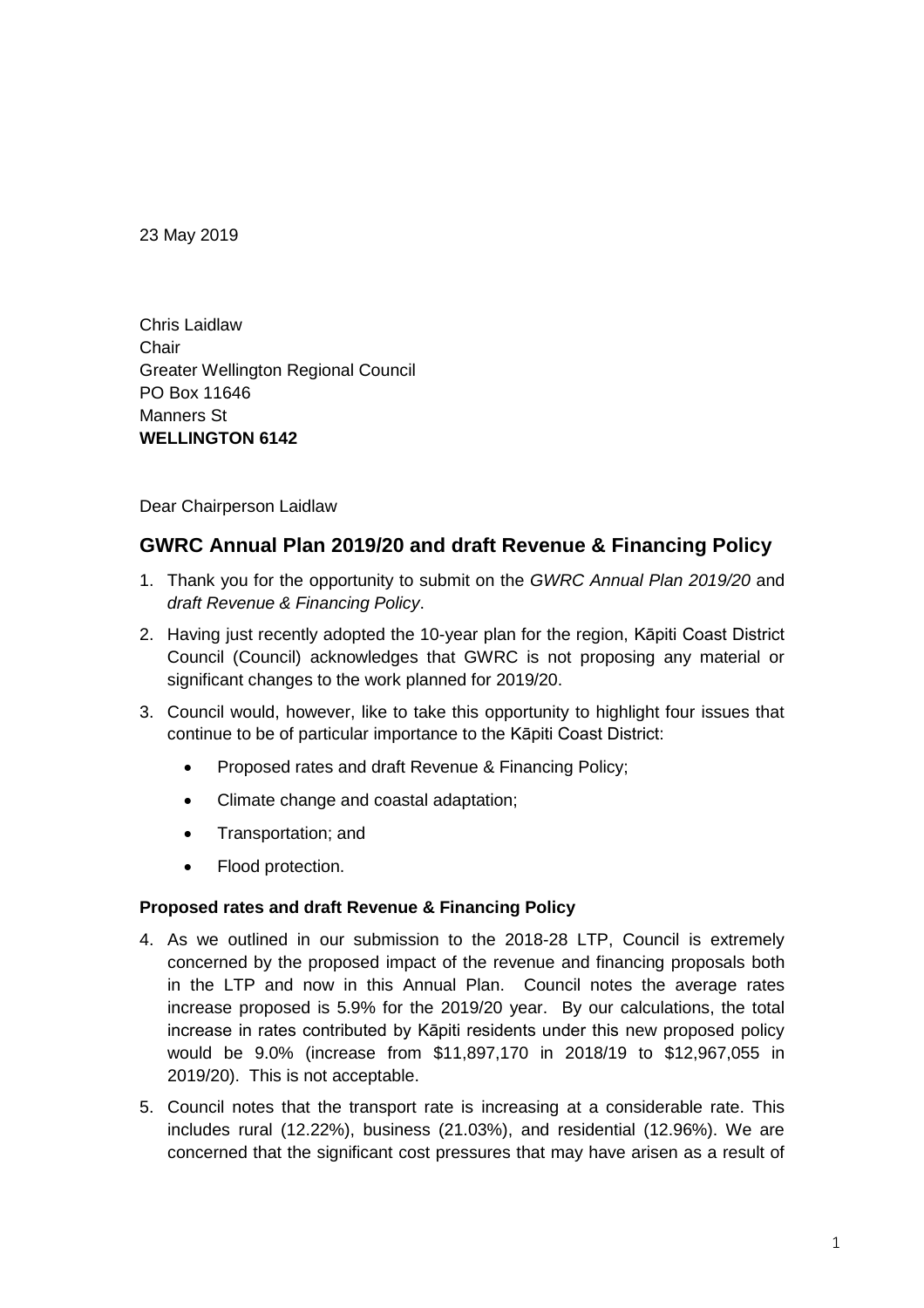issues with the bus network in Wellington are now being borne by Kāpiti residents.

- 6. Council is concerned that these rates increases are too high and do not take into account residents' ability to pay these rates. According to Census data, in 2013 the median household income in Kāpiti was \$53,400 compared with \$74,300 in the Wellington Region and \$63,800 in New Zealand. Similarly, the Ministry of Business, Innovation and Employment (MBIE) found that in 2017 the average household income in Kāpiti was \$90,500 compared with \$113,600 for the Wellington Region.<sup>1</sup> It is not apparent from the consultation document that there has been adequate assessment in accordance with Section 101(3)(b) of the Local Government Act, which requires consideration of 'the overall impact of any allocation of liability for revenue needs on the community'.
- 7. Council notes that the transition from the rates review is proposed over 3 years, although it is not entirely clear how the new models would be implemented across the 3 years. Three years is an unacceptably short timeframe, imposing a significant burden on our District, which we have noted has some of the lowest ability to pay in the Region. Council recalls that GWRC went through a similar transition with its funding assistance rate (FAR) for rail transport, however, that transition was over ten years. Council requests that any rates review is implemented over a ten-year transition, not a 3-year transition. This second year impact is clearly impacting unfairly on Kāpiti residents.
- 8. Council further requests GWRC reprioritise its activities to reduce the rates increase. Council has recently undertaken the same exercise itself and deferred operating expenditures – many of which Council considers to be more important than some of the newly proposed GWRC expenditures – in the interest of affordability for our ratepayers. It is therefore unsatisfactory to see this effort eroded by GWRC's proposal for such a significant rates increase.

## PROPOSED RATES

- Council deems these proposed rates increases to be unacceptable. They do not take into account residents' ability to pay these rates;
- Council requests that any rates review is implemented over a ten-year transition, not a 3-year transition; and
- Council further requests GWRC reprioritise its activities to significantly reduce the rates increase.

## **Climate change and coastal adaptation**

9. In Council's submission to the *GWRC Long Term Plan 2018-2028* (dated 26 April 2018), Council was surprised to note there was not more information on GWRC's climate change work programme, despite the consultation documents identifying climate change as a significant issue for the region.

 $\overline{a}$ <sup>1</sup> MBIE's Regional Economic Activity Web Tool.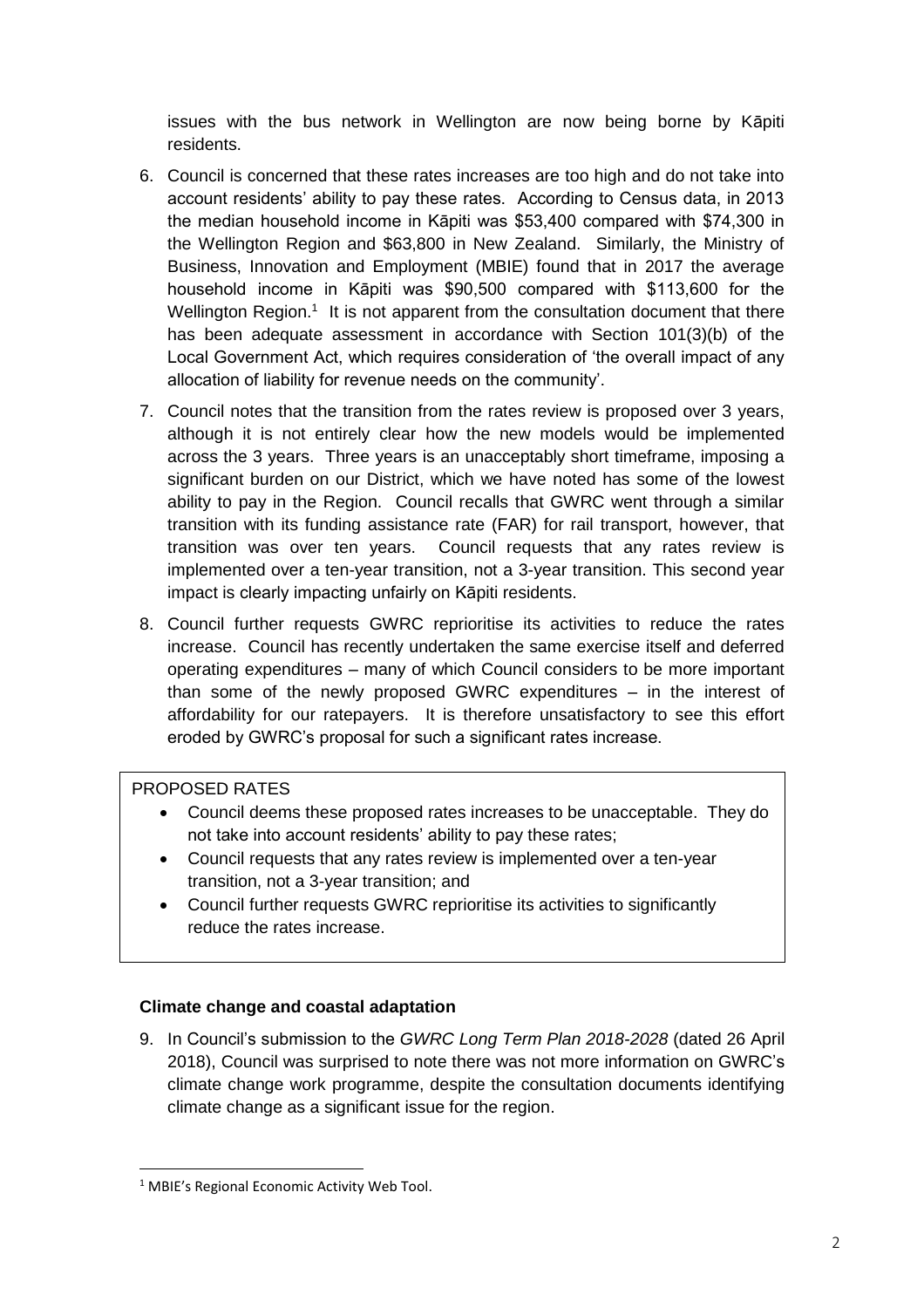- 10. Council notes the same concern in this consultation document, particularly in regards to coastal adaptation. The *Supporting Information* document states that GWRC will 'partner with city and district councils to develop an approach to engage with communities on co-developing coastal adaptation plans for coastal hazards and sea level rise' (p.11).
- 11. While Council is pleased to see this work included in the 2019/20 work programme, Council would like more information on how this work will be carried out.
- 12. On 5 June 2018, the Wellington Region Climate Change Working Group established a Sub-group on Coastal Adaptation to:

*'Prepare a specific plan for a community-led coastal adaptation planning process for the region with governance, resourcing, timeline, regional buyin and recommended priority areas to be submitted for agreement by councils and the Mayoral Forum prior to commencement of the programme.'*

- 13. Kāpiti Coast District Council has been working closely with GWRC and other councils in the region to develop such a plan, but we are extremely concerned that GWRC lacks sufficient resource to cover its share of the project. The issues and implications are far-reaching and will likely require wider solutions than simply via District Plans; for this reason, we strongly advocate for GWRC to allocate appropriate/sufficient resources to undertake/support/play their part in this work.
- 14. Based on recommendations made by Mitchell Daysh to the Sub-group on Coastal Adaptation regarding a suitable process, GWRC should allocate \$360,000 towards the community-led coastal adaptation project for the 2019/20 financial year<sup>2</sup>, in addition to the budget that has already been allocated for inkind support (e.g. technical expertise, policy, and communications). In addition, GWRC should prepare to allocate an additional \$500,000 (in addition to in-kind support) for the 2020/21 financial year.

## CLIMATE CHANGE AND COASTAL ADAPTATION

 $\overline{a}$ 

 $\overline{a}$ 

• Due to the important role GWRC plays in the development of a regional response to climate change, Council requests that GWRC increases the resources allocated to GWRC's climate change programme, particularly in regards to coastal adaptation, and agrees to split the funding of this work evenly with other councils. Specifically, GWRC should allocate \$360,000 towards the community-led coastal adaptation project for the 2019/20 financial year, in addition to the budget that has already been allocated for in-kind support.

<sup>&</sup>lt;sup>2</sup> The estimate of \$360,000 is GWRC's share of the costs for a cultural values assessment, social impact assessment, coastal technical advice, project manager, project coordinator, panel facilitator, and disbursements. This estimate is based on GWRC and Kāpiti Coast District Council working together on a community-led coastal adaptation project in the Kāpiti Coast District. These costs would reduce if other councils chose to participate in a regional community-led coastal adaptation project in this timeframe.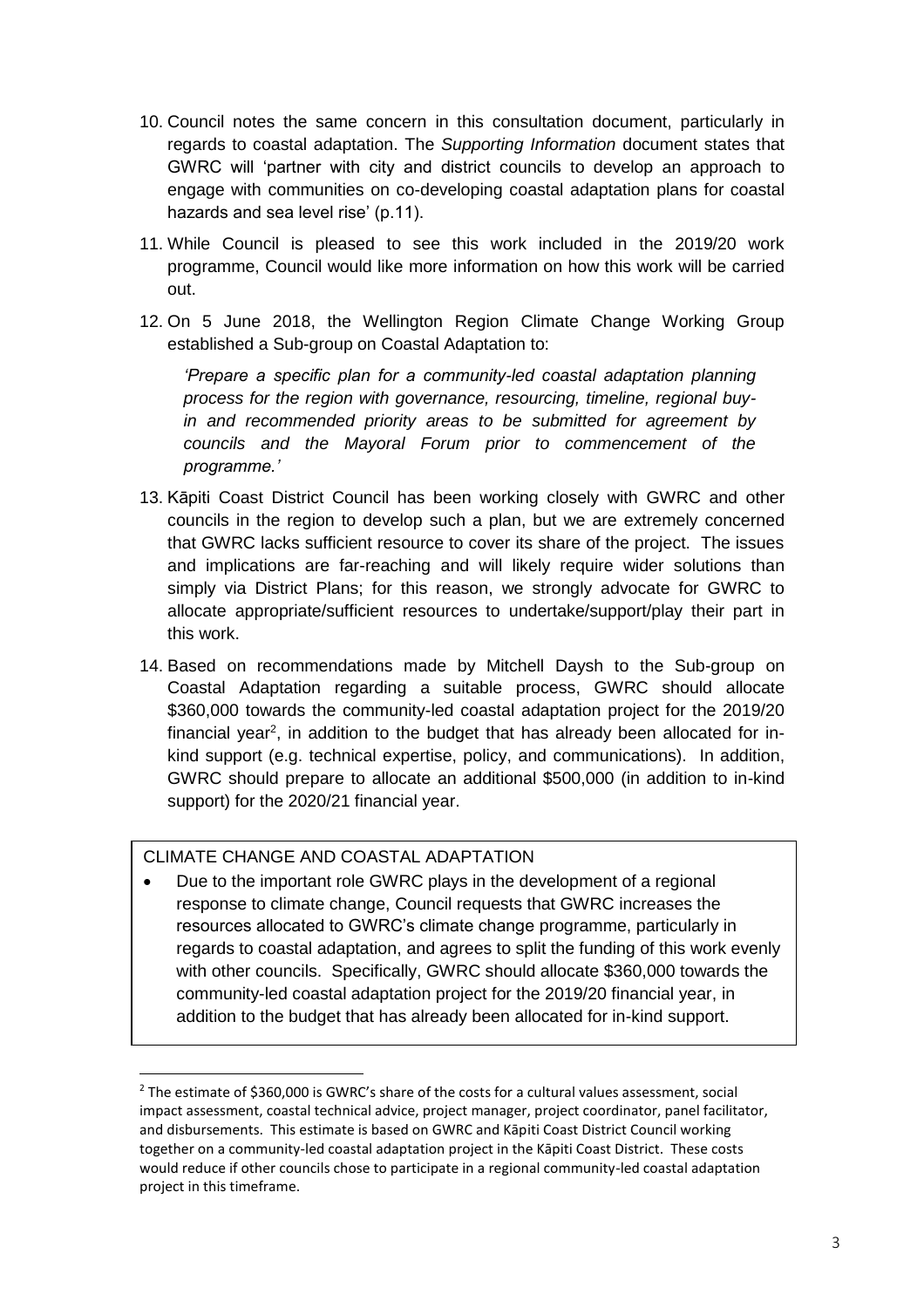# **Transportation**

- 15. Council wishes to express its general support for all of the projects that seek to improve resilience, safety and connectivity across the Wellington Region. Moreover, Council acknowledges that last year's roll-out of the new bus network was challenging, and much of GWRC's transportation focus was directed towards the implementation of the new bus network.
- 16. Council remains concerned, however, about the challenges some Kāpiti Coast District residents face when trying to access the network, and the frequency and reliability of the network in the Kāpiti Coast District.
- 17. Council does not support an average cost model for transport funding, and believes a marginal cost model is more appropriate. Our commuters already provide the highest farebox revenues per passenger due to distance travelled (not including Wairarapa). Council advises that this revenue far exceeds the marginal cost of the rail network provided in our District.
- 18. As Council has noted repeatedly in past submissions<sup>3</sup>, many transportdisadvantaged residents are concentrated in the north of Kāpiti – particularly in the Ōtaki area – where household incomes are lower and public transportation is less prevalent.
- 19. To assist the transport disadvantaged in this area, greater investment is required. These residents would benefit from additional bus runs during peak and off-peak hours; improved northwards and southwards transportation services (bus and train); more bus shelters; and the provision of affordable public transportation options.
- 20. Council is disappointed to note that the consultation documents do not mention any intention to carry out any additional public transportation work in the Kāpiti Coast District over the next year.

# **TRANSPORTATION**

 $\overline{a}$ 

o

- Residents particularly those in the northern parts of the Kāpiti Coast District would benefit from:
	- o additional bus runs during peak and off-peak hours;
	- o improved northwards and southwards transportation services (bus and train);
	- o more bus shelters; and
	- o the provision of affordable public transportation options.
- Council does not support an average cost model for transport funding, and believes a marginal cost model is more appropriate. Our commuters already provide the highest farebox revenues per passenger due to distance travelled (not including Wairarapa). Council advises that this revenue far exceeds the marginal cost of the rail network provided in our district

<sup>3</sup> See: Kāpiti Coast District Council. 26 April 2018*. Submission on the GWRC Long Term Plan 2018- 2028*; Kāpiti Coast District Council. 18 April 2017*. Submission on the GWRC Annual Plan 2017/18*; Kāpiti Coast District Council. 29 July 2016*. Submission on Better bus services for Kāpiti*; Ōtaki Community Board. 29 July 2016*. Submission on Better bus services for Kāpiti*; Kāpiti Coast District Council. 18 April 2016*. Submission on changes proposed for the GWRC Annual Plan 2016/17*; and Kāpiti Coast District Council. 20 April 2015*. Submission on the GWRC Draft Ten Year Plan.* o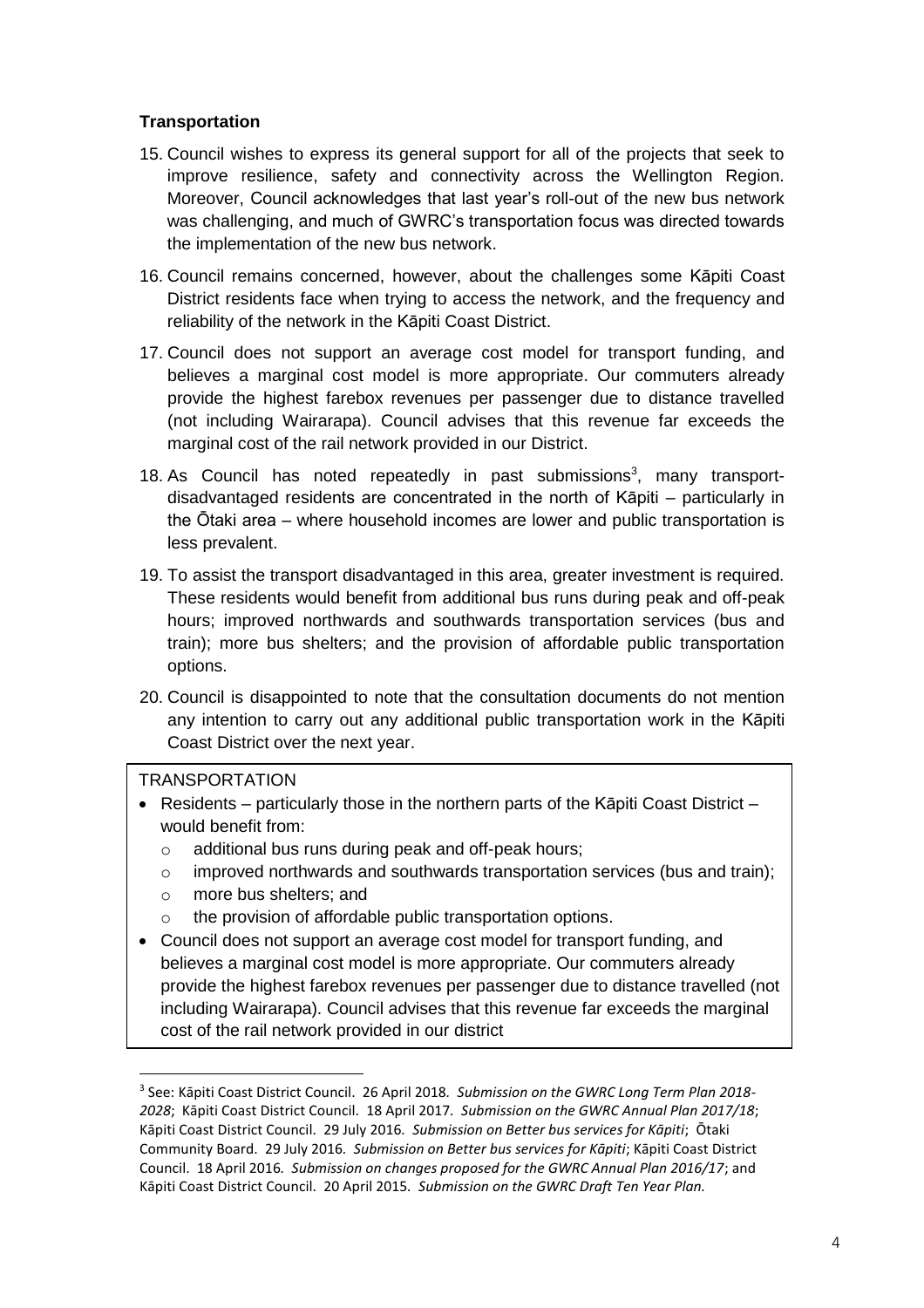#### **Flood protection**

 $\overline{a}$ 

- 21. Because flood protection continues to be a significant programme of work in the Kāpiti Coast District, it is important that Council has a clear understanding of the information held by GWRC on waterways in the Kāpiti Coast District, as well as GWRC's intentions for any future flood protection works.
- 22. Council seeks more clarification on the prioritisation of planned flood protection work across the region for the coming year as current levels of work planned in Kāpiti are not sufficient to meet required levels.
- 23. While Council appreciates the science developed by GWRC for the Kāpiti Coast District (e.g. flood hazard mapping, MHWS, sea level rise and storm surge data), Council would appreciate greater engagement with GWRC before research is finalised and published on the GWRC website.
- 24. In addition, Council would like more proactive maintenance of the streams that are managed by GWRC in the Kāpiti Coast District. Council respectfully repeats its request from the submission to the *GWRC Long Term Plan 2018-2028* for more detailed information on any specific projects planned for the Ōtaki and Waikanae Rivers, as well as other waterways. The *Supporting Information* document states that a review of the Otaki Floodplain Management Plan is a key project for the 2019/20 year (p.17), and Council would like more information on this project in particular.
- 25. Council also continues to argue for a more practical approach for the consenting of open storm drainage channels. While this issue has been discussed repeatedly between our two Councils over several years, a solution has not yet developed.
- 26. The establishment of a Whaitua committee for Kāpiti would be helpful in addressing these consenting challenges. While Council notes that the Kāpiti Whaitua process is not scheduled to occur in the 2019/20 year (p.14 of the Supporting Documents), Council would appreciate confirmation on when the process is likely to begin. 4
- 27. In terms of funding, Council does not accept that a funding model recovering asset costs over less than the economic asset life is appropriate, and Council would like to understand the terms over which debt funded capital expenditure is recovered through rates as it is unclear whether there is appropriate consideration given to the intergenerational benefit of the capital expenditure. As an example, recovering the costs of a 50-year stormwater asset over 25 years is inequitable to current ratepayers, by a factor of 100%. At a time when Councils are struggling to fund infrastructure and climate change work across the country, this approach by GWRC is egregious.

<sup>4</sup> See: Kāpiti Coast District Council. 18 April 2017*. Submission on the GWRC Annual Plan 2017/18*; Kāpiti Coast District Council. 18 April 2016*. Submission on the Changes Proposed for the GWRC Annual Plan 2016/17*; and Kāpiti Coast District Council. 20 April 2015*. Submission on the GWRC Draft Ten Year Plan.*